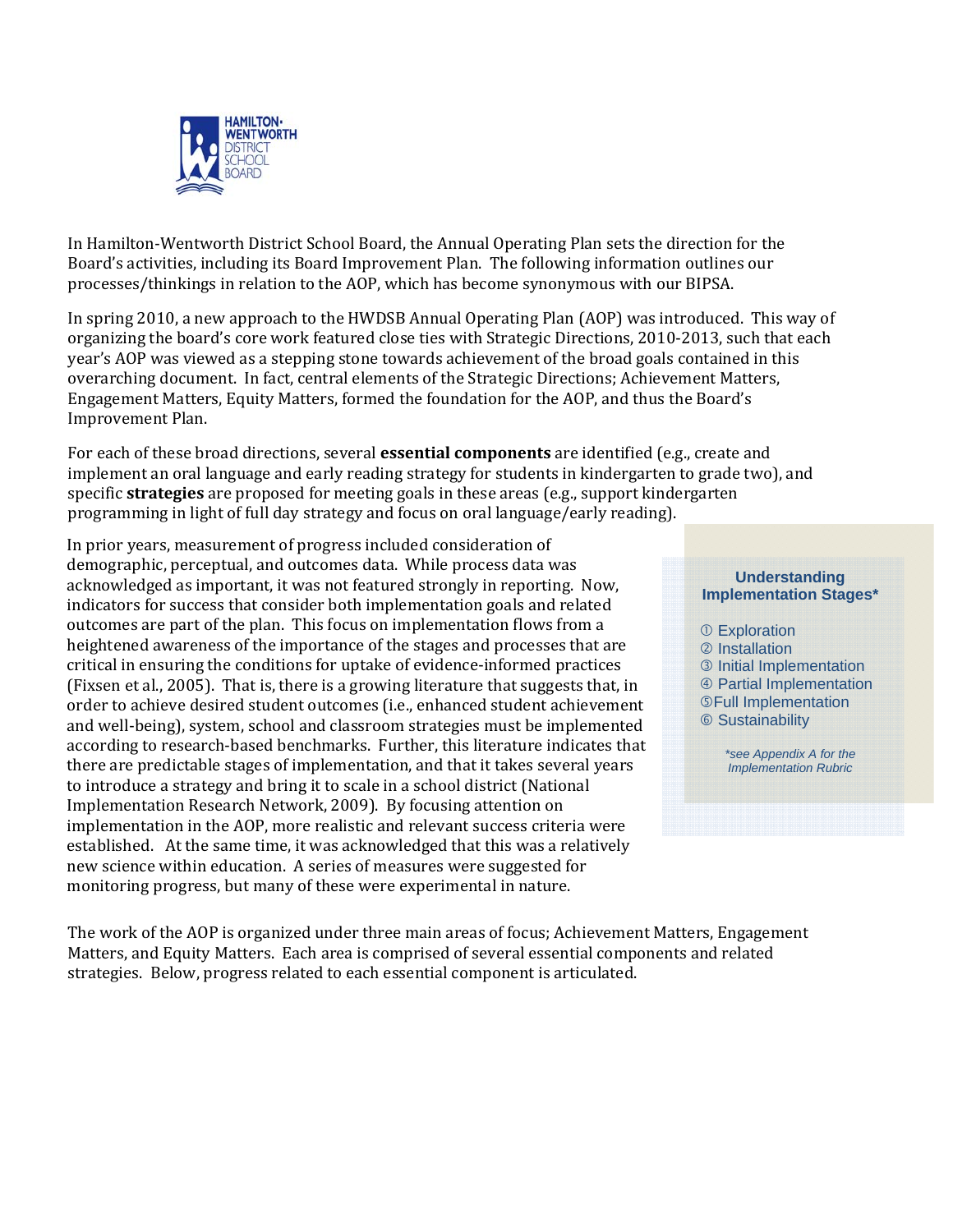There is emerging evidence to suggest that high-performing districts have (1) a strong mission and vision that is understood and endorsed by system leaders and staff at all levels of the organization, (2) strategic planning and execution at a system level that sets the stage for enactment of consistent school/classroom and department level activity, that is supported and monitored by senior and system leaders (3) collaboration across the system for student improvement purposes, that is rooted in optimal use of data and evidence in a collaborative inquiry process (4) extensive job-embedded professional development that is responsive to the needs of learning teams and (5) a valuing of relationships (with students, parents, community, the ministry, etc.) and distributed leadership. The Annual Operating Plan emphasizes these features.

**Strong Mission and Vision**. Set within the HWDSB Strategic Directions, the core elements of the Annual Operating Plan; Achievement Matters, Engagement Matters, and Equity Matters, have become commonly understood cornerstones of the Annual Operating Plan. The AOP/BIPSA will therefore continue to be built upon these foundational elements. In addition, over the course of the past year, the system responded with enthusiasm to the concept of "knowing our students". At its most inclusive level, this idea includes knowing each student in terms of their diverse background, their learning needs, their abilities, ways to engage them in learning, and their response to various instructional strategies. In the plan, this concept is extended to include the notions of "knowing our staff" and "knowing our parents/community" to reflect the deepening of understanding of how our work must integrate achievement, engagement and equity across our HWDSB community.

**Strategic Planning and Executive across the Organization**. Drawing on our growing appreciation of implementation science, the AOP 2010‐2011 recognizes the importance of attending to the nuances of "getting from here to there". Part of the work of ensuring that high‐level plans gain traction in daily school and department life involves clear communication of expectations, clarity of roles, and assistance with the process of implementation and change. This will continue to be a significant area of focus for SOSAs, in collaboration with system leaders and consultants. In addition, research suggests that school districts are most successful when they select a small number of priority areas upon which the system will focus (Reeves, 2007). This assists with communication of expectations and with the likelihood of concentrated effective action across schools and departments. Reflecting upon the accomplishments that were driven by the previous plan, the needs of our students, and the recommendations of those who participated in the consultation process, Executive Council has selected a smaller number of priority areas for the coming year. That is not to say that certain areas that were identified in prior years are no longer important. In most cases work in these areas will be maintained at the same level. Rather, the system will put focused energy in a smaller number of areas that require a change in practice or deepening of efforts.

Another key element of successful strategic planning is the primacy of monitoring and evaluation. In 2010‐ 2011, school superintendents enacted a new role, which facilitated close support and monitoring of school improvement plans. This form of relationship allowed for better linkage "on the ground" with the components of the AOP, and facilitated meaningful implementation of the plan. This form of support and monitoring will continue in 2012‐13. In addition, E‐BEST will continue to evaluate new programs and initiatives to ensure that these are effectively supporting student achievement and well-being. Finally, implementation pilots will continue through E‐BEST's Knowledge Mobilization Lab, to further illuminate key elements of the implementation process that should be replicated as other initiatives are introduced or scaled up.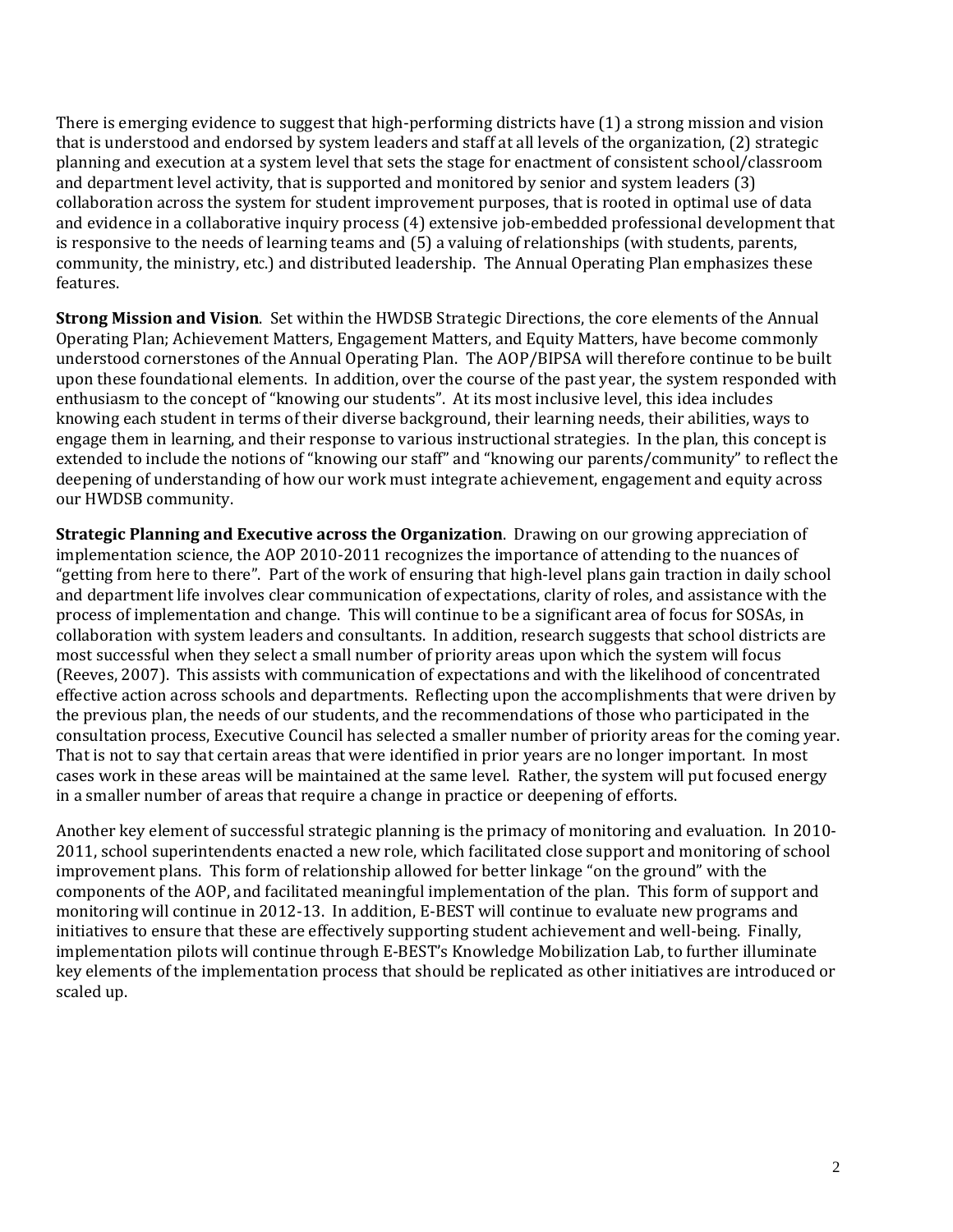The key priority areas for focused energy include:

- Assessment for, as, of learning as a foundational piece to knowing our students and responding appropriately to their needs
- preK-2 Tiered Literacy intervention (with exploration of tiered intervention models for 3-12, in response to struggling students in these grades that require support)
- Student engagement through opportunities for student voice, student leadership, program pathways, advancement of  $21<sup>st</sup>$  century fluencies, the arts, sensitivity and support for student mental health and well‐being
- Professional learning for schools and departments within a responsive system
- Leadership development
- Staff engagement through opportunities for staff voice, effective employee relations processes, implementation coaching and support, understanding and support for unique and responsive service delivery models, promoting service excellence
- Tiered approach to parent engagement, including a variety of opportunities for parent voice
- Continued development of the community engagement plan
- Use of the equity lens across all priority areas

**Collaboration across the System**. The significant infrastructure changes introduced in spring 2010 were designed to create a more collaborative and integrated system. While it will take time for these benefits to be fully realized, there are an increasing number of examples of collaborative approaches to school/department improvement (e.g., SOSA/consultant/PLT/school participating in school planning and actions; development and implementation of the district mental health strategy led across three departments). Work in this area will deepen as the professional learning plan includes capacity‐building for consultants, schools, and departments in the area of collaborative inquiry. Critical to this work is the meaningful use of data and evidence. The Data Mobilization Strategy, developed in 2010‐2011, is designed to coordinate the work of several departments in relation to: data infrastructure, integrity, privacy/information management, access, reporting, and school/department use. In 2012‐13, this strategy will be focused on building capacity for data use in schools and departments, with a view to informing the collaborative inquiry process. In addition, to ensure the rigorous and current evidence is used to inform the selection of practices at the school/department/and system level, E‐BEST will support capacity‐ building for system leaders with respect to evidence appraisal skills and will provide summaries of research to inform practice decisions.

**JobEmbedded Professional Development**. Research in continuous professional development and learning (Cordingley, 2008; Katz et al., 2008) has been used to inform the professional development models now used in HWDSB. The Professional Learning Plan highlights the importance of supporting schools and departments within the context of their daily work, providing responsive and differentiated coaching support in areas of need. So, while there is some learning that needs to be delivered more or less universally so that all staff have a standard of understanding and fluency (e.g., regulations, basic mental health literacy), other capacity, In addition to supporting the implementation of core priority areas in a school/department specific manner, this level of ownership and co-learning is designed to enhance academic optimism throughout the system.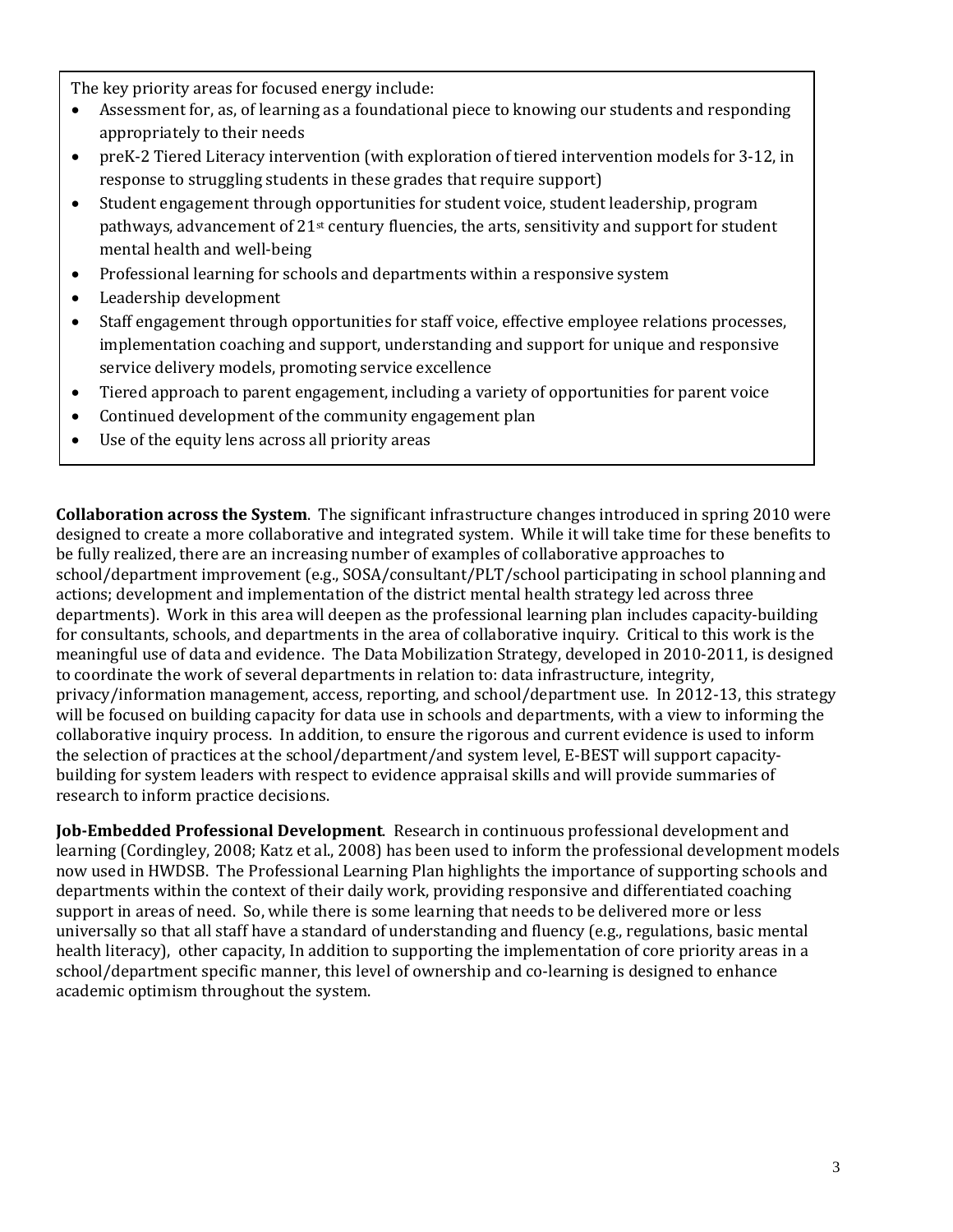**Relationships and Leadership**. The system will function best when students, staff, parents and community feel heard, valued, served, and celebrated. The AOP/BIPSA places high value on deeply knowing our students, staff, parents/guardians and community, and this commitment is centred on meaningful engagement and equity. This core value will be enacted via system level supports to help these groups with the challenges that have been identified via the consultation process and other means (e.g., assistance with role clarity, navigating the change process, tiered methods for parent engagement, support for student and staff mental health and well-being).

Also embedded within the AOP is a central focus on the development of leaders, informally through colleagial coaching and facilitation, and through formal preparation processes for prospective system leaders. The Board Leadership Development Strategy Committee will oversee these processes, and will align their work with findings from the leadership survey, and with the directions indicated in the Professional Learning Plan.

**Promoting Service Excellence.** This year's AOP specifically addresses how HWDSB service departments will contribute to our strategic directions and support student achievement. Through professional learning opportunities, service leaders and their staff will engage in collaborative inquiry around service improvement planning. They will develop strategies to support knowing our students, knowing our staff and knowing our parents and communities. Their focus will be to provide excellent service to the system and build capacity within and across departments.

## **Measurement of the Annual Operating Plan**

Monitoring of progress in key areas from Strategic Directions (e.g., all students in elementary prepared for secondary school, all students in secondary school prepared for their chosen pathway) will continue. For example, we will continue to monitor EQAO performance, graduation rates, participation in Specialist High Skills Major programming, completion of adult student programming. We will also explore ways to learn more about our students' destinations.

In addition, we will gather the opinions of key stakeholders in our priority areas. Student voice will continue to be captured using Tell Them From Me and the Safe and Equitable Schools Survey and further Director's Forums. We aim to enhance the involvement of students in survey recruitment, analysis, and reporting. New opportunities to gather parent voice data will be provided. A revised satisfaction survey will be developed to better understand parent views with respect to system-level engagement strategies, and school‐level measures will be produced to assist with targeted engagement initiatives. The AOP consultation process facilitated extremely rich forums for gathering staff voice data. In addition, a leadership survey yielded helpful data that is informing our work in professional learning with system leaders. Some of these methodologies will be applied to the development of a process for hearing the HWDSB staff voice in the coming year.

Finally, implementation data will continue to be collected, via case studies and related measures, so that we can monitor strategic execution in priority areas.